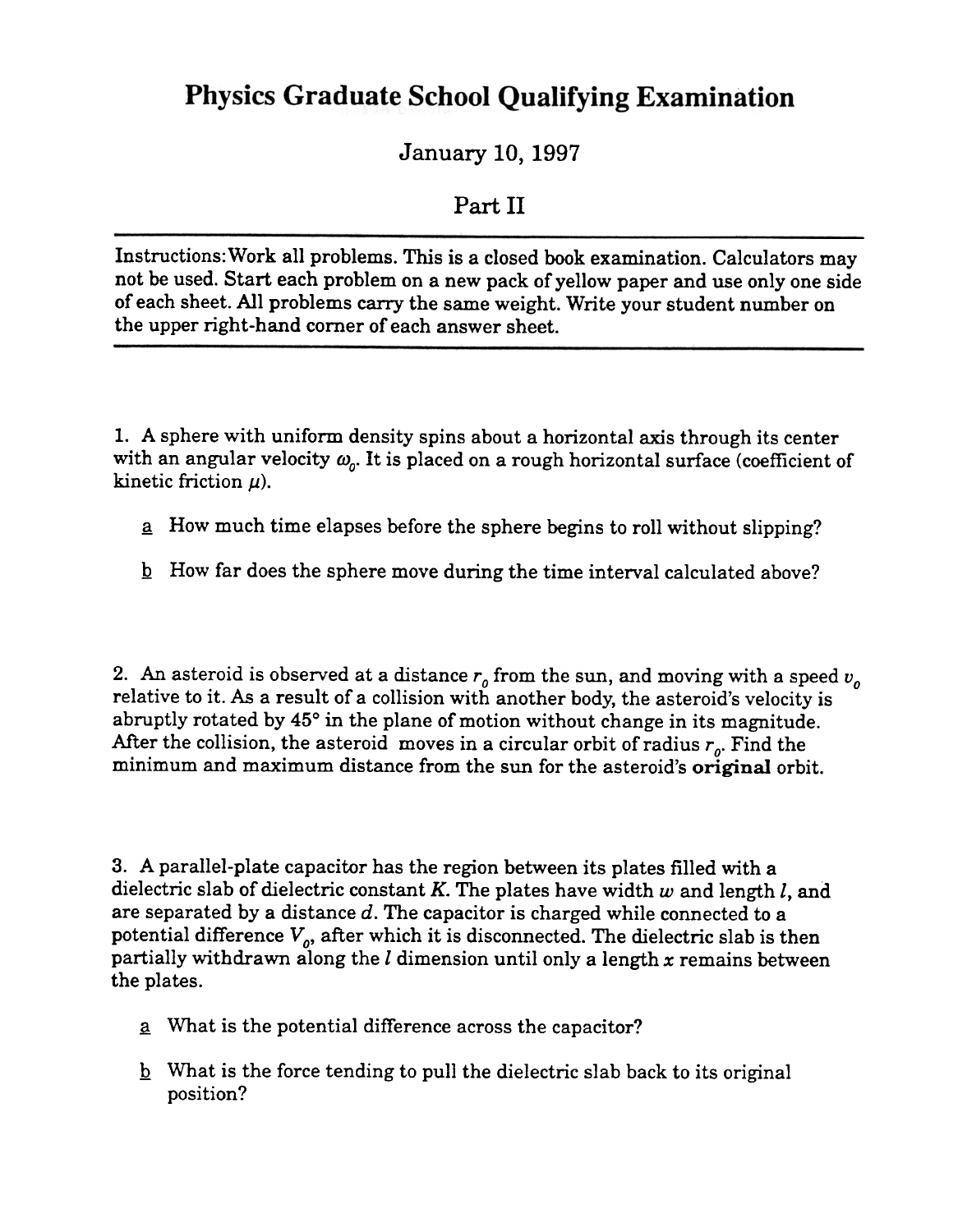4. In the circuit shown below, the switch is closed at  $t=0$ .



- $\alpha$  Determine the loop currents,  $i_j$  and  $i_z$ , an instant after the switch is closed.
- $\underline{b}$  Determine the first time derivatives of the loop currents an instant after the switch is closed.
- $\mathbf c$  Determine the asymptotic values of the loop currents as  $t \rightarrow \infty$ .

5. In the Rutherford experiment,  $\alpha$ -particles are scattered from various atomic species. The surprising result of this experiment was important in the development of the Bohr theory of the atom, and could be understood in terms of classical elastic scattering. Find the maximum scattering angle  $\theta$  for the scattering of mass 4 particles from mass 1 particles which are initially at rest.

6. A particle of mass  $m$  is in a state represented by a wave function

 $\Psi(x,t) = A \exp\left\{-a[(mx^2/\hbar) + it]\ \right\}$ 

where  $A$  and  $a$  are real positive constants.

- $\alpha$  For what potential energy  $V(x)$  does  $\Psi$  satisfy the Schrödinger equation?
- $\underline{b}$ . Does the particle in this state have a definite energy? If it does, what is that energy value?